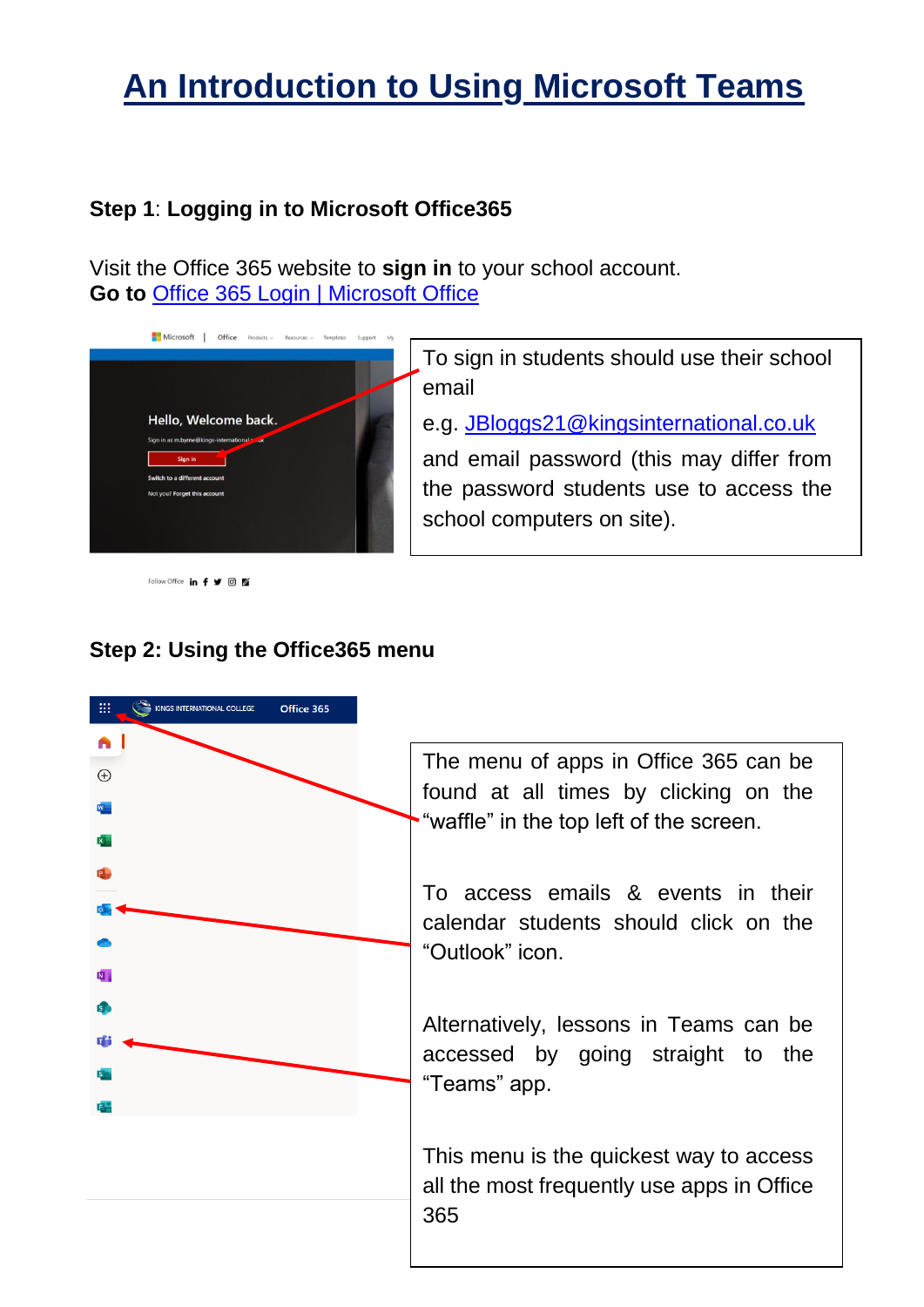# **Step 3: Opening "Teams"**

If you wish, you can download and install the Teams app to your device (laptop or mobile) using this link

<https://www.microsoft.com/en-gb/microsoft-365/microsoft-teams/>



**Step 4**: Navigating the Teams home page

Once logged in, you'll see your Teams home page. Here you can see/select your class, check assignments, view files, submit work and see feedback from teachers.



In the very top right corner you can adjust your settings. Click the icon with your initials, then go to settings "cog" icon.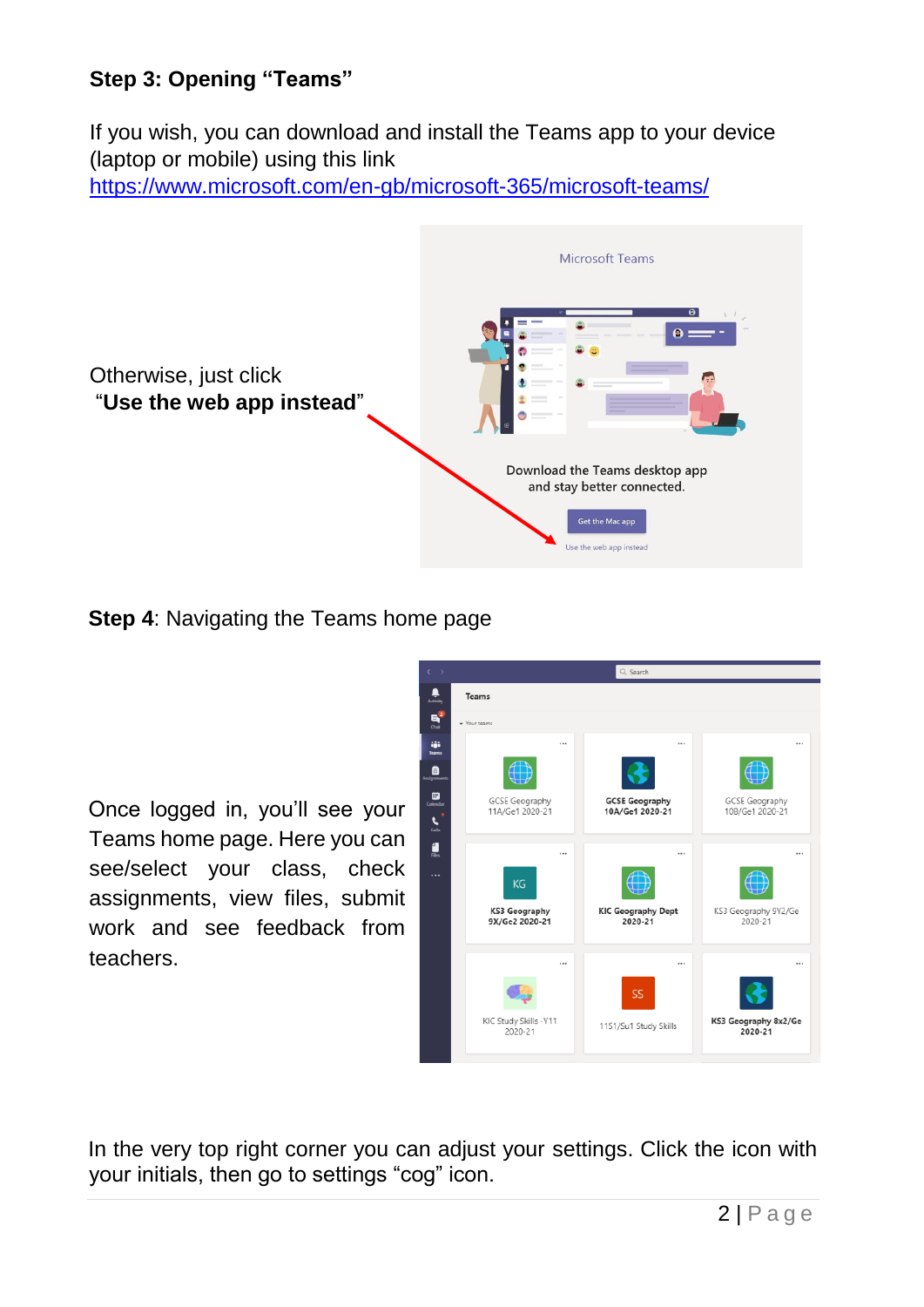**Step 4:** Clicking on your class Team takes you in to the "General" channel where you can view messages in "Posts" and work set in "Assignments".

| $\langle \ \rangle$                  |                                                                                                               | Q Search        |                                                                                                |                                                                                |                      | 门<br>Kings International Co v<br>$\mathsf{X}$<br>M <sub>B</sub> |
|--------------------------------------|---------------------------------------------------------------------------------------------------------------|-----------------|------------------------------------------------------------------------------------------------|--------------------------------------------------------------------------------|----------------------|-----------------------------------------------------------------|
| Ļ<br>Activity                        | $\langle$ All teams                                                                                           |                 |                                                                                                | <b>General</b> Posts Files Cass Notebook Assignments Grades                    | $+$<br>$0r$ e $\vee$ | $\circ$<br>$\cdots$                                             |
| $\mathbf{B}^2$<br>Chat<br>÷<br>Teams | GCSE Geography 10B/G                                                                                          |                 | Assignments $1/2$ 10:09 AM<br>ê,<br>Assignmer due date has been changed.<br>$\leftarrow$ Reply |                                                                                |                      | Q<br>÷                                                          |
| Ô<br><b>Assignments</b>              | General                                                                                                       | Â,              | Assignments 12/11/20 1:37 AM Updated                                                           | Global Tourisin cover Sson Q2                                                  |                      |                                                                 |
| ₿<br>Calendar<br>$\blacklozenge$     | Key vocabulary for Geography GCSE<br>Learning checklists and key vocab<br>Learnng Checklists for Eduqas A GCS |                 | Due 11 Dec<br>View assignrent                                                                  |                                                                                |                      |                                                                 |
| Calls<br>1<br><b>Files</b>           | Theme 1 Landscapes and Physical Pro<br>Theme 2 Rural Urban Links<br>Theme 6 Development and resource i        |                 | 2 replies from Assign nents<br>$\leftarrow$ Reply                                              |                                                                                |                      |                                                                 |
| $\cdots$                             | Theme 7 Social development Issues                                                                             | ${\sf LB}$<br>٠ | 1/1. 10:13 AM                                                                                  | January 13, 2021<br>Added a new tab at the top of this channel. Here's a link. |                      |                                                                 |
|                                      |                                                                                                               |                 | Insights                                                                                       |                                                                                |                      |                                                                 |

#### **Where to find things….**



- Under the main '**Posts**' tab you'll be able to see any messages from your teacher as well as notifications of assignments that have been set.
- In the '**Files**' tab you'll be able to see any resources available to you
- **Notebook**' is a tool for collaborating with class mates.
- '**Assignments**' is where you can view and access all assignments that have been set.
- 'Grades' **Grades**' is where you'll see feedback from your teacher on assignments that have been handed in.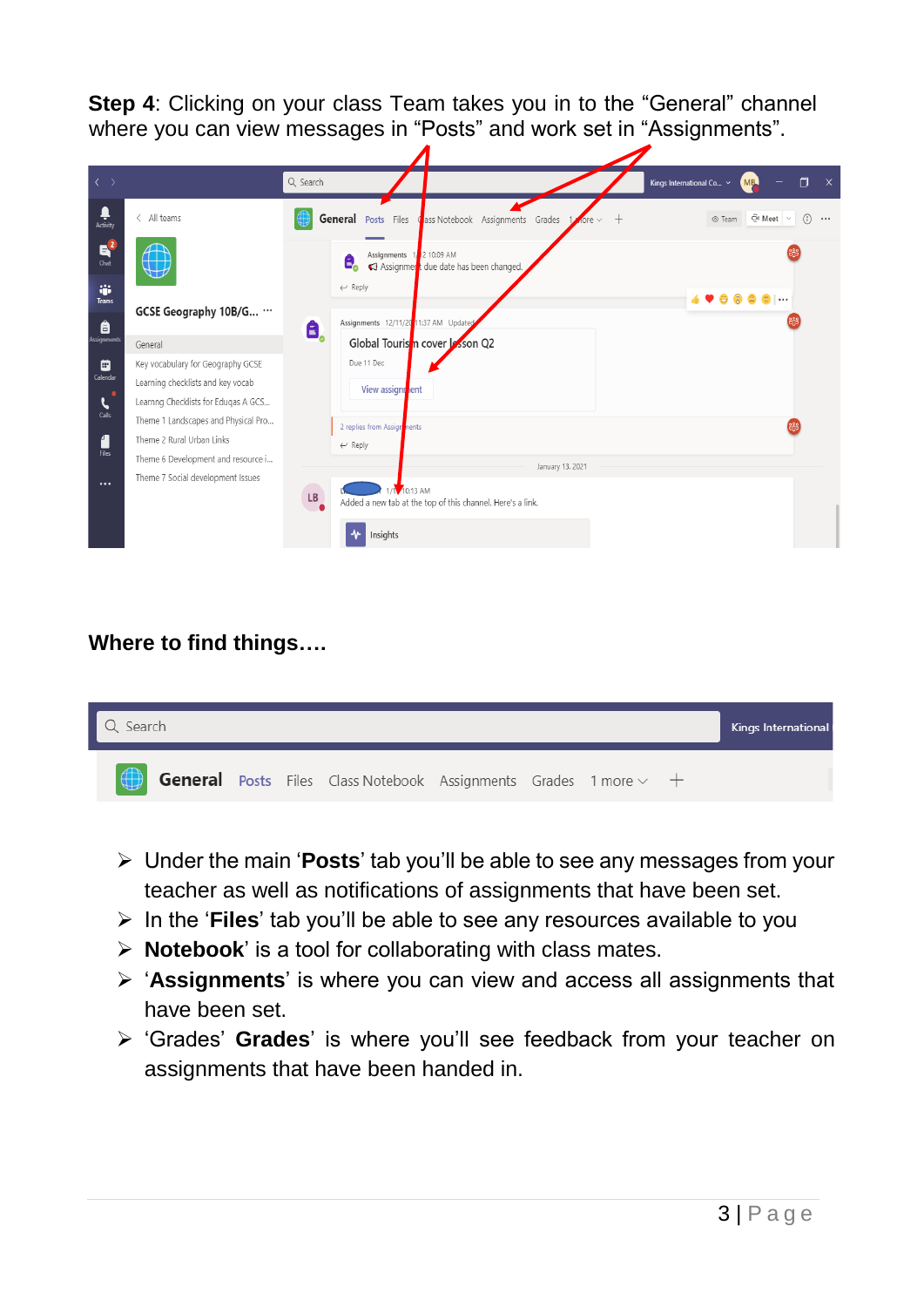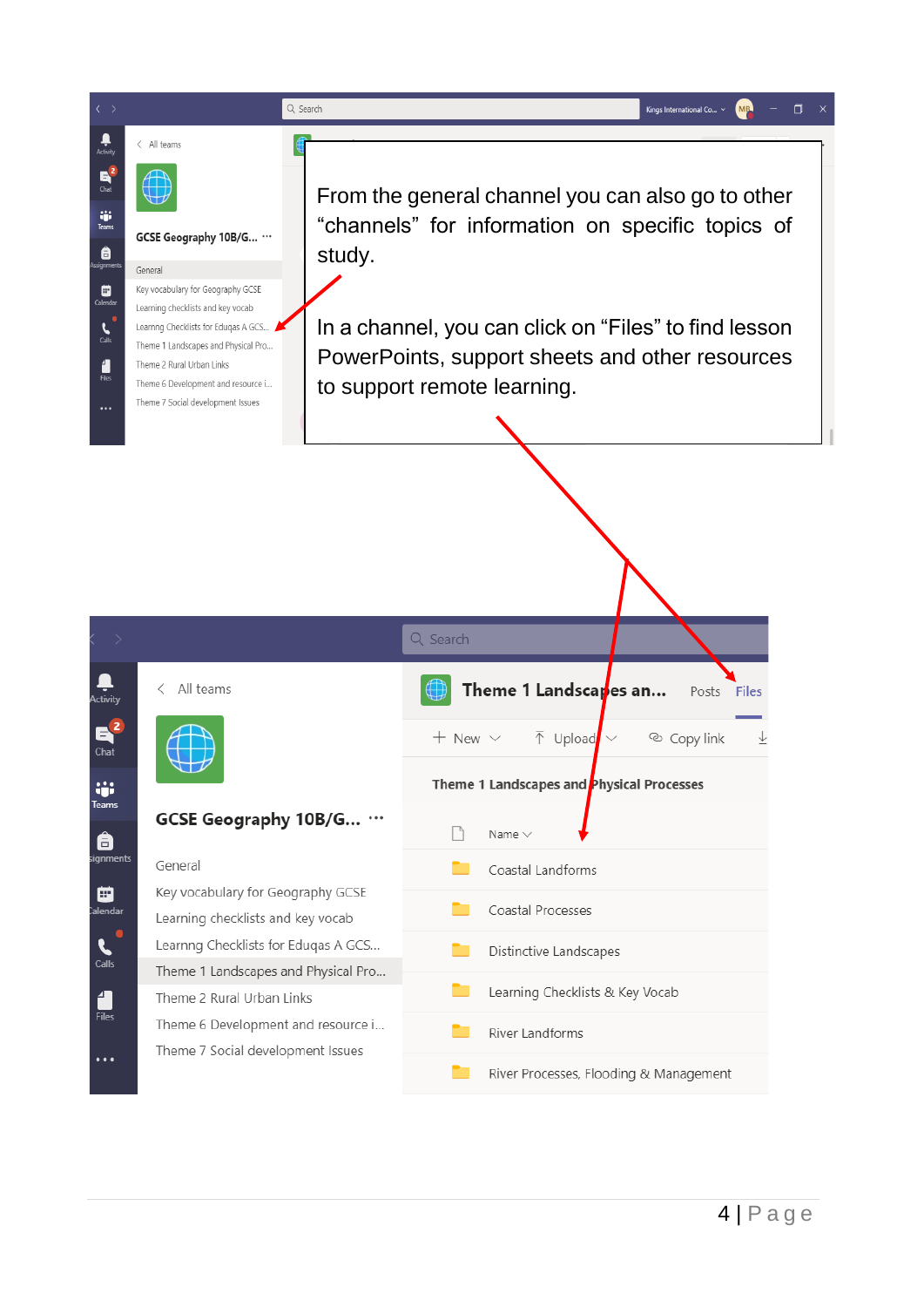## **Finding Assignments**

As well as checking in each Team to see what assignments you have been set, you can organise your work by using the Assignments icon in the left-hand menu within Teams.

Here you can check what work is due next and what might be overdue.



#### **Submitting work in Assignments**

Students can complete work in any format (handwritten in an exercise book, typed in Word, as a PowerPoint etc and still submit it to Teams Assignments.

| General Posts Files Class Notebook Assignments Grades                                     | $K^7$ 0                                                                        |  |  |  |
|-------------------------------------------------------------------------------------------|--------------------------------------------------------------------------------|--|--|--|
| Back                                                                                      | Labi<br>Hand in                                                                |  |  |  |
| Reading<br>Due 20 November 2020 23:59                                                     | Points<br>No points                                                            |  |  |  |
| Instructions<br><b>None</b>                                                               | To submit work                                                                 |  |  |  |
| Reference materials<br>Greta Thunberg Reading Comprehension.pdf<br>                       | 1. Open the Assignment<br>from<br>menu or Team space.                          |  |  |  |
| G Reading.pdf<br>$\bullet\bullet\bullet$<br>My work                                       | 2. Upload your work by selecting<br>"Add Work"                                 |  |  |  |
| $\mathscr Q$ Add work<br>This link will take you to a very                                | 3. Once you have "added work"<br>don't forget to click the "Hand in"<br>button |  |  |  |
| useful video that helps understand<br>more about assignments https://youtu.be/NGuv9wHCWYE |                                                                                |  |  |  |